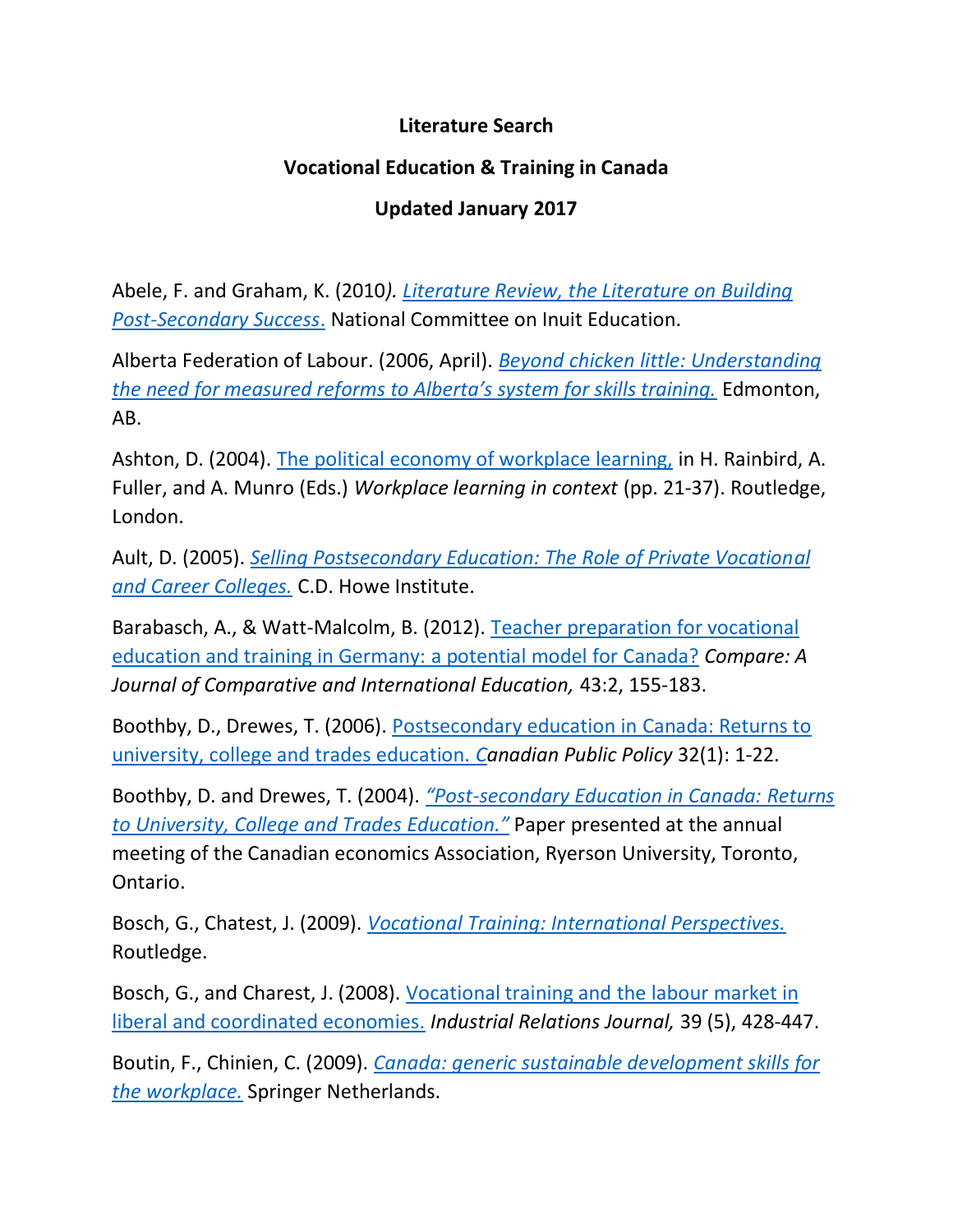Bratton, J., Helms-Mills, J., Pyrch, T., & Sawchuk, P. (2004). *[Workplace learning: A](http://www.utppublishing.com/Workplace-Learning-A-Critical-Introduction.html)  [critical introduction](http://www.utppublishing.com/Workplace-Learning-A-Critical-Introduction.html)*, Aurora, ON: Garamond.

Broek, S.D., Buiskool, B.J., Hake, B. (2010). *[Impact of ongoing reforms in education](http://bookshop.europa.eu/en/impact-of-ongoing-reforms-in-education-and-training-on-the-adult-learning-sector-pbNC0213071/)  [and training on the adult learning.](http://bookshop.europa.eu/en/impact-of-ongoing-reforms-in-education-and-training-on-the-adult-learning-sector-pbNC0213071/)* Research voor Beleid.

Bush, T., and Smith, E. (2007), *[Group training organizations: Bellwethers or](https://avetra.org.au/documents/22-Smith.pdf)*  [shepherds?](https://avetra.org.au/documents/22-Smith.pdf) Paper presented at 10<sup>th</sup> Conference of the Australian Vocational Education and Training Research Association. Victoria University, April 11-13.

Business Council of British Columbia. (2003). *[The Third Option: A First Choice.](https://vpl.bibliocommons.com/item/show/1050675038_the_third_option,_a_first_choice)  [Rewarding Careers via Non-University Pathways.](https://vpl.bibliocommons.com/item/show/1050675038_the_third_option,_a_first_choice)* Vancouver, BC.

Canadian Apprenticeship Forum (CAF) (2010). *["High School to](http://www.newswire.ca/news-releases/high-school-to-apprenticeship-transition-539833632.html) Apprenticeship [Transition: Identifying and Sharing Best Practices."](http://www.newswire.ca/news-releases/high-school-to-apprenticeship-transition-539833632.html)* Mimeo

Canadians for 21st Century Learning and Innovation (2012). *[C21 Canada Presents:](http://www.c21canada.org/wp-content/uploads/2015/05/C21-ShiftingMinds-3.pdf)  [Shifting Minds.](http://www.c21canada.org/wp-content/uploads/2015/05/C21-ShiftingMinds-3.pdf) A 21<sup>st</sup> Century Vision of Public Education for Canada.* 

Canadian Labour and Business Centre, *["A Union Passport to Learning" Review of](http://learninginsolidarity.ca/resource/a-union-passport-to-learning-review-of-the-literature/)  [the Literature.](http://learninginsolidarity.ca/resource/a-union-passport-to-learning-review-of-the-literature/)* Canadian Labour and Business Centre.

Cappon, P. (2014). *Think Nationally, Act Locall[y. A pan-Canadian strategy for](Think%20Nationally,%20Act%20Locally.%20A%20pan-Canadian%20strategy%20for%20education%20and)  [education and training.](Think%20Nationally,%20Act%20Locally.%20A%20pan-Canadian%20strategy%20for%20education%20and)* Canadian Council of Chief Executives (CCCE).

Coates, M. (2009). *[Canada Launches Major Vocational Training Initiative for](http://www.acdi-cida.gc.ca/acdi-cida/acdi-cida.nsf/eng/NAT-3691851-JSU)  [Developing Countries.](http://www.acdi-cida.gc.ca/acdi-cida/acdi-cida.nsf/eng/NAT-3691851-JSU)* Government of Canada

Conference Board of Canada (2002). *[Solving the Skilled Trades Shortage](http://www.conferenceboard.ca/Libraries/EDUC_PUBLIC/Skilled_trades.sflb)*. Toronto: The Conference Board of Canada.

Connelly, G., Blair, G., Ko, A. (2013). *[Its Their Future: A Pan-Canadian Study of](https://www.google.ca/webhp?sourceid=chrome-instant&rlz=1C1CHBF_enCA693CA693&ion=1&espv=2&ie=UTF-8#q=its%20their%20future%3A%20a%20pan-canadian)  [Career Education.](https://www.google.ca/webhp?sourceid=chrome-instant&rlz=1C1CHBF_enCA693CA693&ion=1&espv=2&ie=UTF-8#q=its%20their%20future%3A%20a%20pan-canadian)* The Learning Partnership.

Council of Ministers of Education, Canada. (2008). *[The Development and State of](http://cmec.ca/Publications/Lists/Publications/Attachments/194/FINAL%20CONFINTEA%20VI%20en.pdf)  [the Art of Adult Learning and Education \(ALE\).](http://cmec.ca/Publications/Lists/Publications/Attachments/194/FINAL%20CONFINTEA%20VI%20en.pdf) Report for Canada.* Canadian Commission for Unesco.

Cournoyer, L., Fournier, G., & Masdonati, J. (Editors) (2016). [Special Issue Call for](http://www.ijrvet.net/files/IJRVET_Call_for_Papers_02.pdf)  Papers [: Going Back-to-school in Vocational inTraining.](http://www.ijrvet.net/files/IJRVET_Call_for_Papers_02.pdf) *International Journal for Research in Vocational Education and Training (IJRVET).*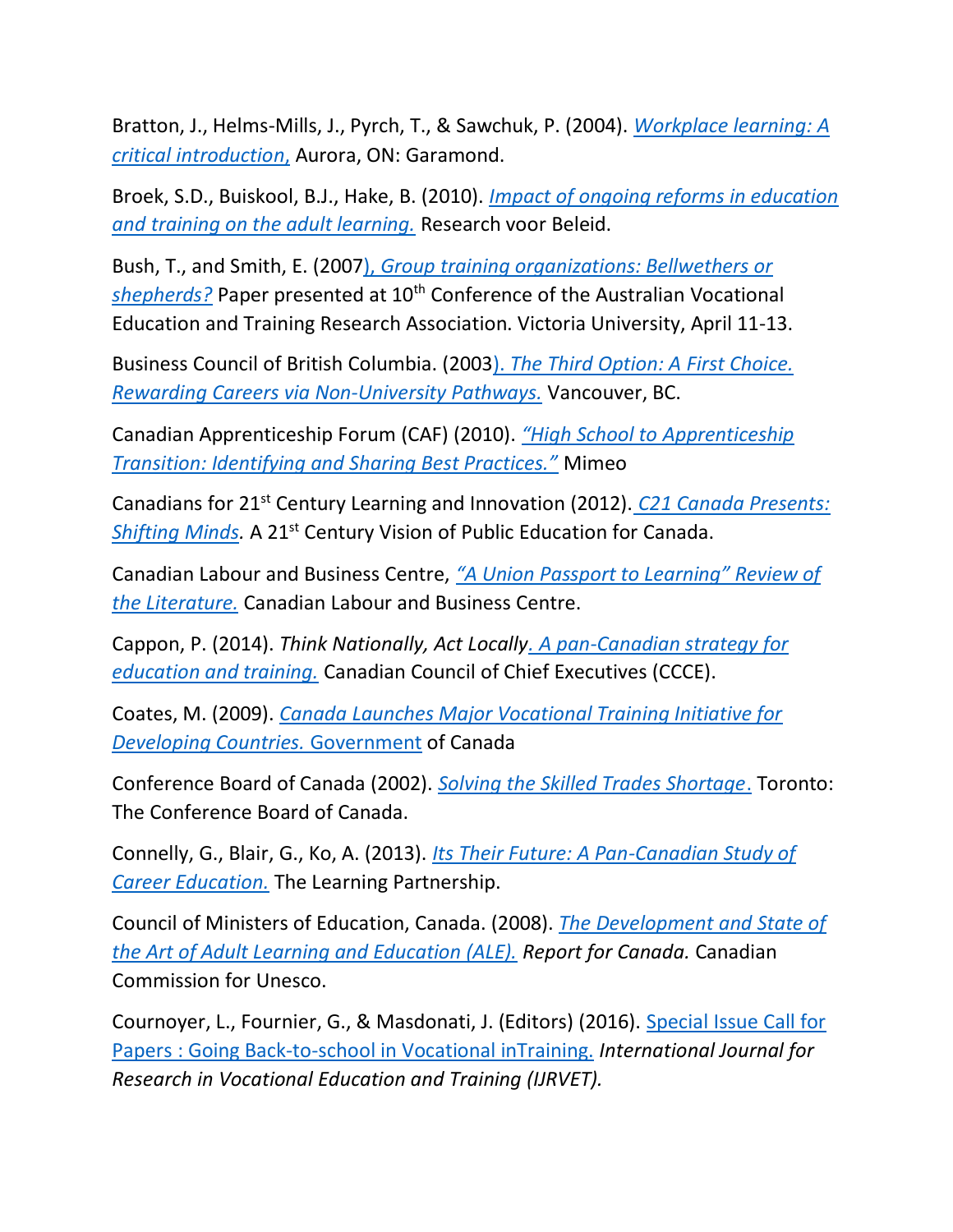Doern, B. (2010). *["Polytechnics" in Higher Education Systems: A Comparative](http://www.heqco.ca/SiteCollectionDocuments/Polytechnics%20in%20Higher%20Education%20Systems_A%20Comparative%20Review%20and%20Policy%20Implications%20for%20Ontario.pdf)  [Review and Policy Implications for Ontario.](http://www.heqco.ca/SiteCollectionDocuments/Polytechnics%20in%20Higher%20Education%20Systems_A%20Comparative%20Review%20and%20Policy%20Implications%20for%20Ontario.pdf)"* Higher Education Quality Council of Ontario.

Fenwick, T. (2006). [Work learning and adult education in Canada.](http://www.stir.ac.uk/research/hub/publication/18073) In T. Fenwick, T. Nesbit, and B. Spencer (Eds.), *Contexts of adult education: Canadian perspectives* (pp. 187-197). Toronto: Thompson Educational Publishing.

Ferrer, A.M., Riddell, W.C. (2002). [The role of credentials in the Canadian labour](http://www.wallnetwork.ca/resources/Heinz&Taylor_Springerbook.pdf)  [market.](http://www.wallnetwork.ca/resources/Heinz&Taylor_Springerbook.pdf) *Canadian Journal of Economics* 35(4): 879-905.

Forster, A.G., Bol, T., van de Werfhorst, H.G. (2016). [Vocational Education and](https://www.sociologicalscience.com/articles-v3-21-473/)  [Employment over the Life Cycle.](https://www.sociologicalscience.com/articles-v3-21-473/) Sociological Science.

Heintz, W. and Taylor, A. (2005). Learning [and work transition policies in a](http://www.wallnetwork.ca/resources/Heinz&Taylor_Springerbook.pdf)  [comparative perspective: Canada and Germany,](http://www.wallnetwork.ca/resources/Heinz&Taylor_Springerbook.pdf) in K. Leithwood, D. Livingstone, A. Cumming, N. Bascia, and A. Datnow (Eds.), *International Handbook of Educational Policy*, Volume 2 (pp. 847-864). New York, Kluwer.

Hoachlander, G. (2008). [Bringing industry to the classroom.](http://www.ascd.org/publications/educational-leadership/may08/vol65/num08/Bringing-Industry-to-the-Classroom.aspx) *Educational Leadership,* 65(8): 22-27.

Hordern, J. (201[6\). Differentiating knowledge, differentiating \(occupational\)](http://www.tandfonline.com/doi/abs/10.1080/13636820.2016.1234506)  [practice.](http://www.tandfonline.com/doi/abs/10.1080/13636820.2016.1234506) *Journal of Vocational Education & Training.* 

Kopatz, S., Pilz, M. (2015). [The Academic Takes it All? A comparison of Returns to](http://www.ijrvet.net/index.php/IJRVET/article/view/118)  [Investment in Education between Graduates and Apprentices in Canada.](http://www.ijrvet.net/index.php/IJRVET/article/view/118) *International Journal for Research in Vocational Education and Training.* Vol. 2, No. 4: 308-325.

Laporte, C., and Mueller, R.E. (2013). *[The completion behaviour of registered](http://www.statcan.gc.ca/pub/11f0019m/11f0019m2011333-eng.htm)  [apprentices in Canada: who continues, who quits, and who completes programs?](http://www.statcan.gc.ca/pub/11f0019m/11f0019m2011333-eng.htm)* Empirical Research in Vocational Education and Training.

Lehmann, W. (2007). *[Choosing to Labour? School-work transitions and social](https://www.amazon.ca/Choosing-Labour-School-Work-Transitions-Social/dp/0773533060)  [class.](https://www.amazon.ca/Choosing-Labour-School-Work-Transitions-Social/dp/0773533060)* Montreal, McGill-Queens University Press.

Lehmann, W. (2005). [I'm Still Scubbing the Floors: Experiencing Youth](http://journals.sagepub.com/doi/abs/10.1177/0950017005051298)  [Apprenticeships in Canada and Germany.](http://journals.sagepub.com/doi/abs/10.1177/0950017005051298) Work, *Employment and Society*. 19(1). 107-129.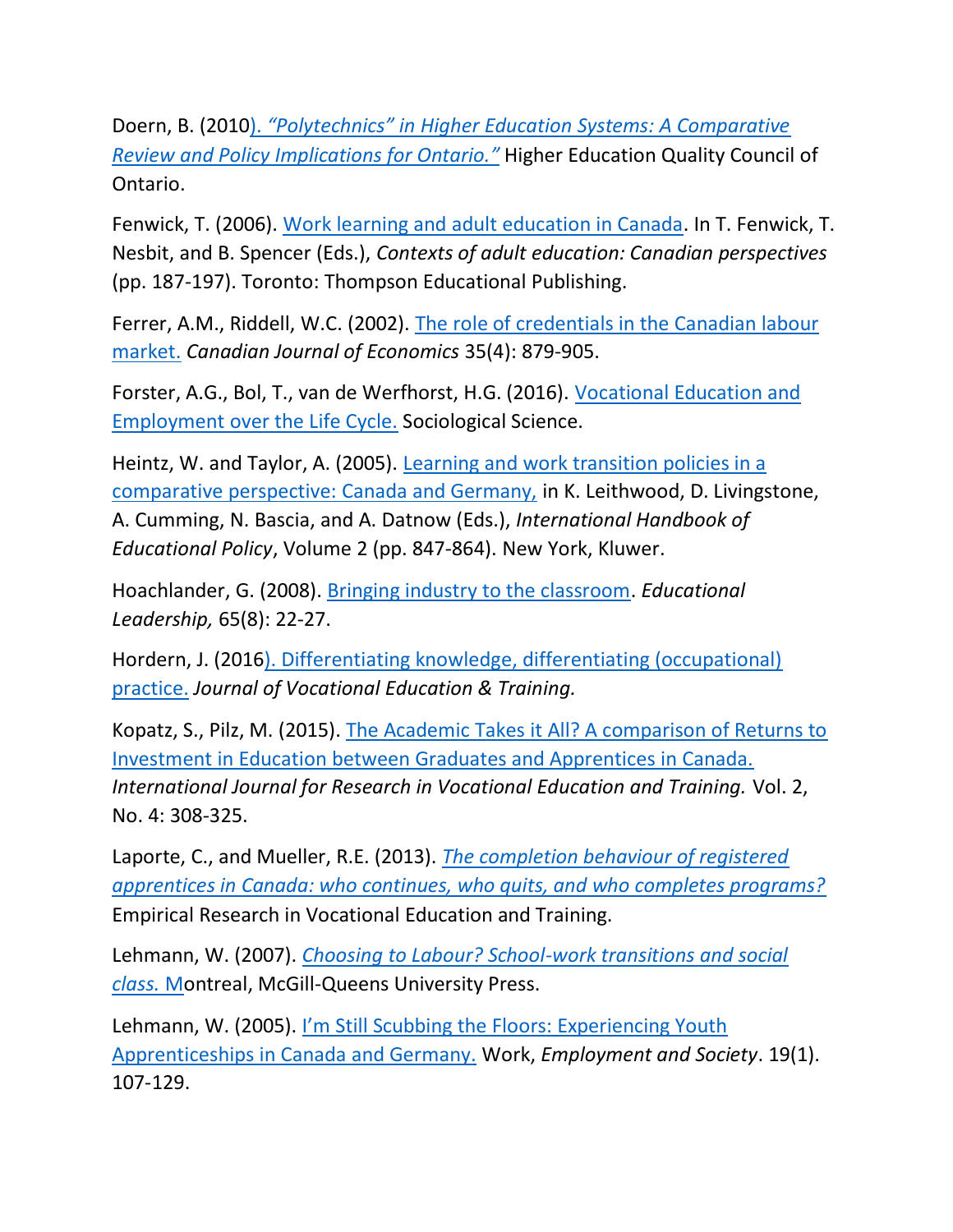Livingstone, D., and Raykov, M. "[Union influence on worker education and](http://www.justlabour.yorku.ca/Livingstone_Raykov.pdf)  [training in Canada in tough times."](http://www.justlabour.yorku.ca/Livingstone_Raykov.pdf) *Just Labour,* 5, 2005, 50-64.

Lynch, K.G. (2013). *[Canada needs to improve access to trades training.](http://www.theglobeandmail.com/news/national/time-to-lead/canada-needs-to-improve-access-to-trades-training/article15357614/)* The Globe and Mail Nov. 08 2013.

Masdonati, J., Lamarna, N., Jordan, M. (2010). [Vocational education and training](Vocational%20education%20and%20training%20attrition%20and)  [attrition and the school-to-work transition.](Vocational%20education%20and%20training%20attrition%20and) *Education & Training*. Vol. 52 Iss. 5, pp. 404-414.

Ministry of Education, Leisure and Sports (2010). *[Vocational and Technical](http://www3.education.gouv.qc.ca/fpt/Bibliotheque/17-9828A.pdf)  Training in Quebec: Overview* [\(ISBN 978-2-550-59663-9 \(PDF\).](http://www3.education.gouv.qc.ca/fpt/Bibliotheque/17-9828A.pdf) Government of Quebec.

Molgat, M., Deschenaux, F., & LeBlanc, P. (2011). [Vocational education in Canada:](http://www.tandfonline.com/doi/abs/10.1080/13636820.2011.580361)  [do policy directions and youth trajectories always meet?](http://www.tandfonline.com/doi/abs/10.1080/13636820.2011.580361) *Journal of Vocational Education & Training.* Volume 63, Issue 4.

OECD, (2010). *[OECD Reviews of Vocational Education and Training Learning for](https://www.oecd.org/edu/skills-beyond-school/LearningForJobsPointersfor%20PolicyDevelopment.pdf)  [Jobs.](https://www.oecd.org/edu/skills-beyond-school/LearningForJobsPointersfor%20PolicyDevelopment.pdf)* OECD Publishing.

Ovey, D. (2013). *[Should Canada have a national education and training strategy?](http://business.financialpost.com/executive/should-canada-have-a-national-education-and-training-strategy)* National Post.

Payeur, C., Emond, N. & Caron, L. (2003). [Towards a Regional Approach to](Towards%20a%20Regional%20Approach%20to%20Alteration%20Education)  [Alteration Education and Training: The Case of Quebec.](Towards%20a%20Regional%20Approach%20to%20Alteration%20Education) In Schuetze, H. and Sweet, R. (Eds). *Integrating School and Workplace Learning in Canada* (pp. 44-65). Montreal: McGill-Queen's University Press.

Pilz, M. (2012). *[The Future of Vocational Education and Training in a Changing](http://www.springer.com/gp/book/9783531185279)  [World.](http://www.springer.com/gp/book/9783531185279)* Springer.

Prasil, S. (2005). *[Registered apprentices: The class of 1992, a decade later.](http://www.statcan.gc.ca/pub/81-595-m/81-595-m2005035-eng.pdf)* Research paper (Cat No 81-595-MIE, No 035) prepared for Statistics Canada, Ottawa, Ontario.

Reese, S. (2007). "A Message that Matters". *Techniques: Connecting Education with Careers,* 82, 2, 14-18.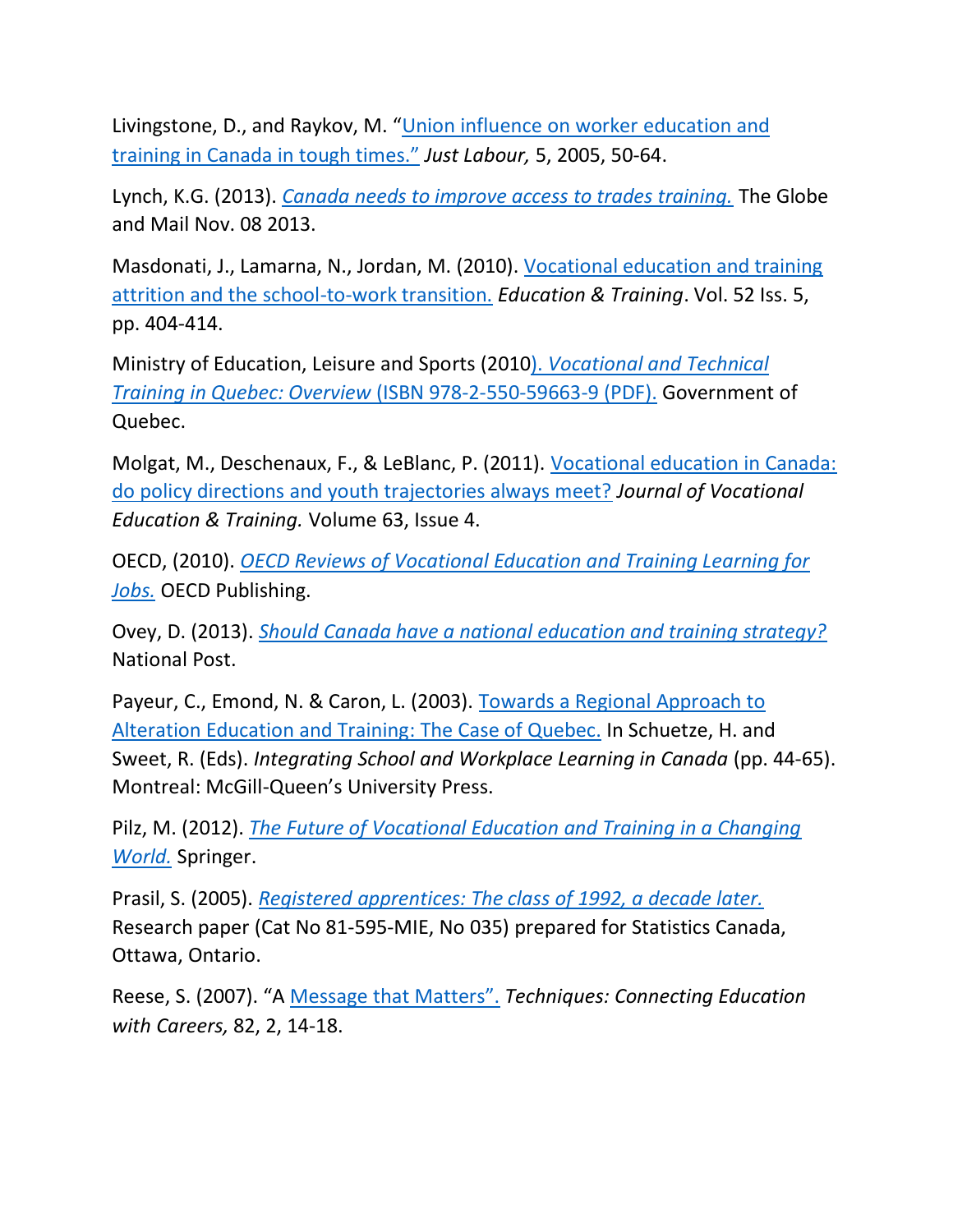Robbins, M., MacLaine, C. (2016). *[What Canada can Learn about Higher Education](http://www.conferenceboard.ca/topics/education/commentaries/16-02-02/what_canada_can_learn_about_higher_education_from_the_most_competitive_country_in_the_world.aspx)  [from the Most Competative Country in the World.](http://www.conferenceboard.ca/topics/education/commentaries/16-02-02/what_canada_can_learn_about_higher_education_from_the_most_competitive_country_in_the_world.aspx)* The Conference Board of Canada.

Schuetze, H., and Sweet, R. (Eds.) (2003). *[Integrating school and workplace](http://www.mqup.ca/integrating-school-and-workplace-learning-in-canada-products-9780773524545.php)  [learning in Canada](http://www.mqup.ca/integrating-school-and-workplace-learning-in-canada-products-9780773524545.php)* (pp. 25-43). McGill-Queens Press, Montreal.

Sharpe, A., & Gibson, J. (2005). *[The Apprenticeship System in Canada: Trends and](http://dmfenergy.com/wp-content/uploads/2013/09/The-Apprenticeship-System-in-Canada-Trends-and-Issues.pdf)  [Issues.](http://dmfenergy.com/wp-content/uploads/2013/09/The-Apprenticeship-System-in-Canada-Trends-and-Issues.pdf)* Ottawa: Centre for the Study of Living Standards.

Smith, S. (2016). [Researching vocational education and training.](http://www.tandfonline.com/toc/rjve20/current) *Journal of Vocational Education & Training.*

Star Business Report, (2013) *[Canadian grant for vocational training.](Canadian%20grant%20for%20vocational%20training)* The Daily Star, December 17, 2013.

Stewart, G. (2010). *[Apprenticeship Training in Ontario: Literature Review and](http://www.heqco.ca/SiteCollectionDocuments/Apprenticeship%20ENG.pdf)  [Options for Further Research.](http://www.heqco.ca/SiteCollectionDocuments/Apprenticeship%20ENG.pdf)* Higher Education Quality Council of Ontario

Stone, J. (2005, July). *[Seeking opportunity, respect, and good pay: School-to](https://books1.scholarsportal.info/viewdoc.html?id=30129)[apprenticeship programs in Canada.](https://books1.scholarsportal.info/viewdoc.html?id=30129)* Prepared for Canadian Labour Congress (research paper #36). Ottawa, ON.

Taylor, A. (2016). [Vocational Education in Canada.](http://www.oupcanada.com/catalog/9780199009985.html) Oxford University Press.

Taylor, A. (2010). *[Opportunities and constraints related to vocational education](Opportunities%20and%20constraints%20related%20to%20vocational%20education%20and%20partnerships%20in%20Canada.)  [and partnerships in Canada.](Opportunities%20and%20constraints%20related%20to%20vocational%20education%20and%20partnerships%20in%20Canada.)* Canadian Council on Learning.

Taylor, A., and Watt-Malcolm, B (2009). *[The contradictory location of high](https://eric.ed.gov/?id=EJ895511) school [apprenticeship in Canada.](https://eric.ed.gov/?id=EJ895511)* Proceedings of the 6<sup>th</sup> International Conference on Work and Learning. Roskilde, Denmark.

Taylor, A. (2008). "[You have to have that in your nature](http://www.tandfonline.com/doi/abs/10.1080/13676260802101671)": Understanding the [trajectories of youth apprentices.](http://www.tandfonline.com/doi/abs/10.1080/13676260802101671) *Journal of Youth Studies,* 11 (4), 393-411.

Taylor, A., and Watt-Malcolm, B. (2007). [Expansive learning through high school](https://eric.ed.gov/?id=EJ764453)  [apprenticeship: opportunities and limits.](https://eric.ed.gov/?id=EJ764453) *Journal of Education and Work.* 20(1), 27-44.

Taylor, A. (2007). *[Pathways for youth to labour market: An overview of high school](http://www.cprn.org/documents/50456_EN.pdf)  [initiatives.](http://www.cprn.org/documents/50456_EN.pdf)* Prepared for Canadian Policy Research Networks, Ottawa, ON.